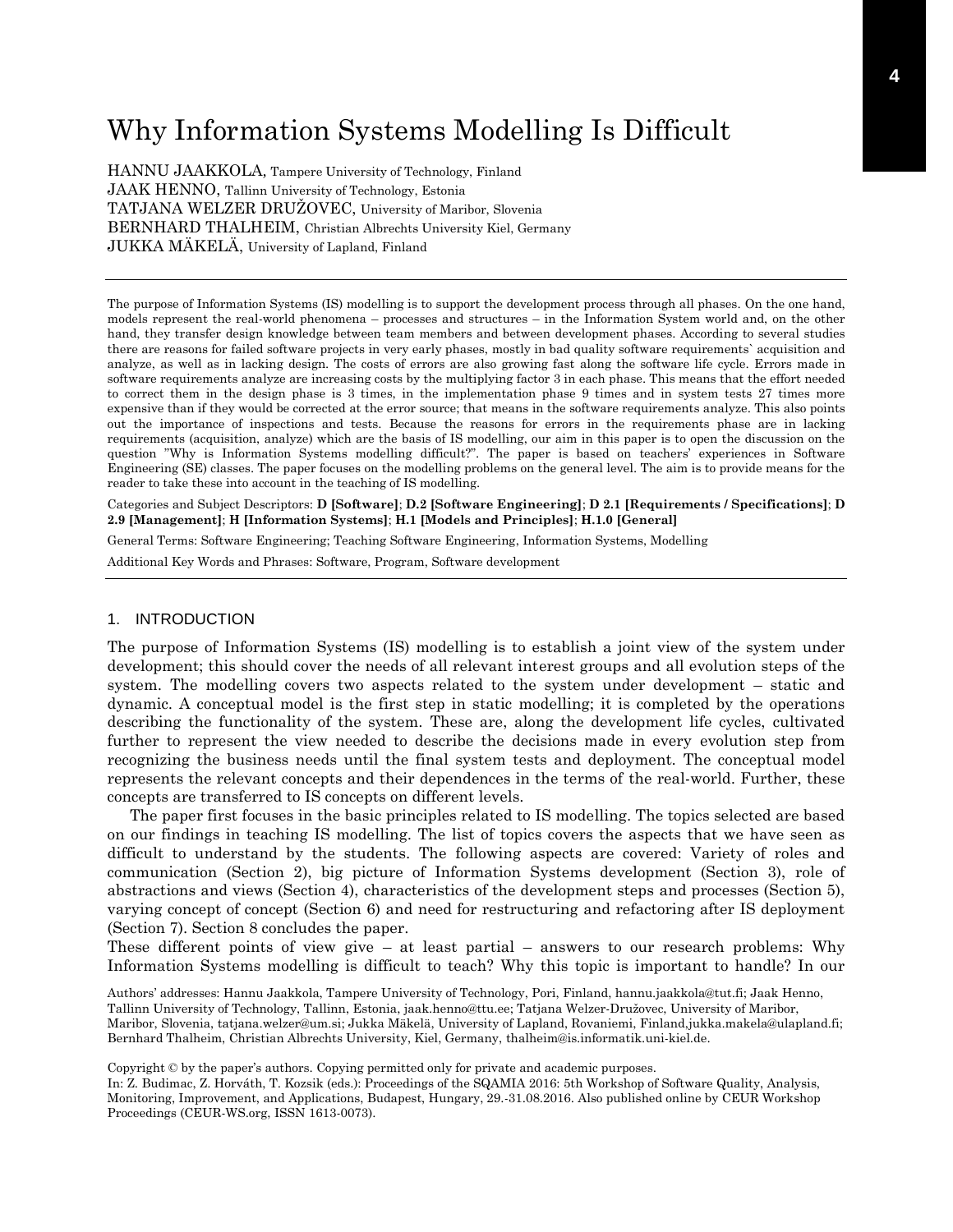work we recognized problems in learning the principles of Information Systems modelling. If these problems are not understood, the software engineers' skills are not at the appropriate level in industry. The paper could also be understood as a short version of the main lessons in Software Engineering (SE).

# 2. UNDERSTANDING THE ROLES AND COMMUNICATION

Software development is based on communication intensive collaboration. The communication covers a variety of aspects: Communication between development team members in the same development phase, communication between development teams in the transfer from one development phase to the next one, and communication between a (wide) variety of interest groups. The authors have handled the problems related to collaboration in their paper [Jaakkola et al. 2015]. Figure 1 is adopted from this paper.



Fig. 1. Degrees of collaboration complexity [Jaakkola et al. 2015].

The elements in Fig. 1 cover different collaboration parties (individual, team, collaborative teams (in the cloud), collaboration between collaborative teams (cloud of clouds) and unknown collaboration party (question mark cloud). The collaboration situations are marked with bidirectional arrows. Without going into the details (of the earlier paper) the main message of the figure is the fast growing complexity in collaboration situations  $(1^*1; 1^*n; nk^*n'k'^*m')$ . In increasing amounts there are also unknown parties (question mark cloud; e.g. in IS development for global web use), which increases the complexity. The explicit or implicit (expected needs of unknown parties) communication is based on messages transferred between parties. Interpretation of the message is context-sensitive (i.e., in different contexts the interpretation may vary). The message itself is a construction of concepts. The conceptual model represents the structure of concepts from an individual collaborator's point of view. An important source of misunderstanding and problems in collaboration is an inability to interact with conceptual models.

In this paper we concentrate on two important roles – the Systems Analysts and the customer (variety of roles). The starting point is that the Systems Analysts are educated in ICT Curricula and they should have a deep understanding of the opportunities provided by ICT in business processes. The customer should present the deep understanding of the application area instead, and they are not expected to be ICT experts. What about the Systems Analyst – should he/she also be expert in ICT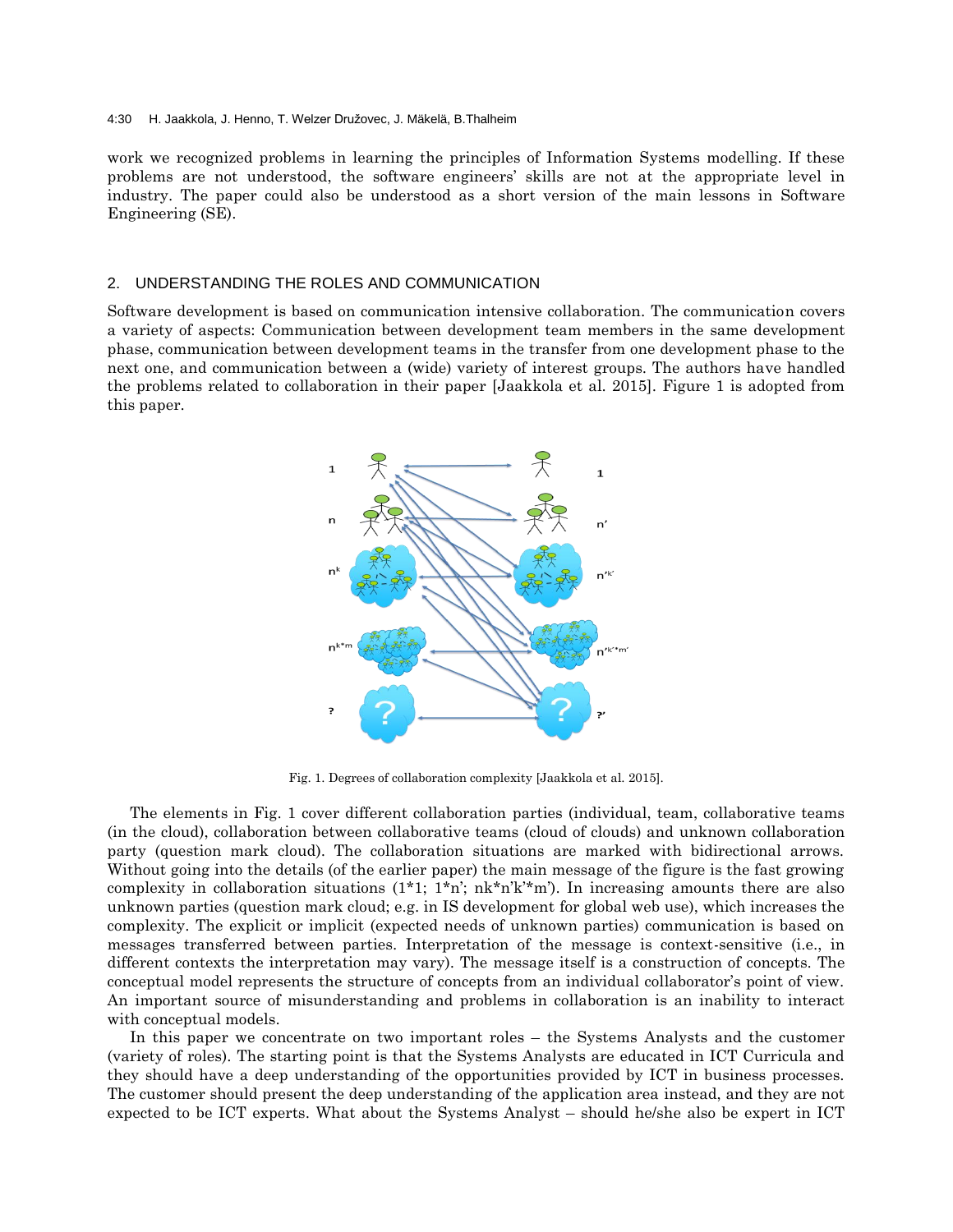applications? We will leave the exact answer to this question open. Our opinion is that, first and foremost, the Systems Analyst should be a model builder who is filtering the customer's needs and, based on abstractions, finally establishes a baseline as a joint view – from the point of view of all interest groups - to the system under development. The joint view is based on communication between different parties. The Standish Group has reported communication problems between Systems Analysts and users - lack of user involvement – to be one of the important sources of IS project failures (Chaos report [Standish Group 2016]).

## 3. UNDERSTANDING THE BIG PICTURE OF MODELLING

Information System development is based on two different views, the static one and the dynamic one, having a parallel evolution path. All this must be recognized as a whole already at the beginning, including the evolution of requirements through the development life cycle. Figure 2 illustrates flow in the "big picture" of modelling. In the upper level of IS development the approach always follows the principles of a "plan driven" approach, even in the cases where the final work is based on Agile or lean development.



Fig. 2. Static and dynamic evolution path in Information System modelling.

In this paper we do not focus on the discussion of the current trends in software development models. The traditional plan-driven (waterfall model based) approach is used. It is an illustrative way to concretize the basic principles of the constructive approach in software development. The same principles fit in all approaches, from plan-driven (waterfall based) to agile, lean, component based, software reuse based etc. approaches. According to Figure 2 the Information System development has its roots in business processes (understanding and modelling). Business processes represent the *dynamic approach* to the system development, but also provide the means for the *preliminary concept recognition* and the operations needed to handle them. *The conceptual model* is a *static structure* describing the essential concepts and their relationships. The Information System development continues further by the specification of the *system properties* (to define the system borders in the form of external dependencies) and transfers the real-world concepts first into the requirement level, and further to the architecture and implementation level concepts. Separation of the structure and behavior is not always easy; people are used to describing behavior by static terms (concepts) and static state by dynamic terms (concepts).

The role of "work product repository" is not always recognized. The development flow produces necessary work products, which are used by other parts of the development flow. *Conformity* between work products must be guaranteed, but is not always understood clearly. Conformity problems, both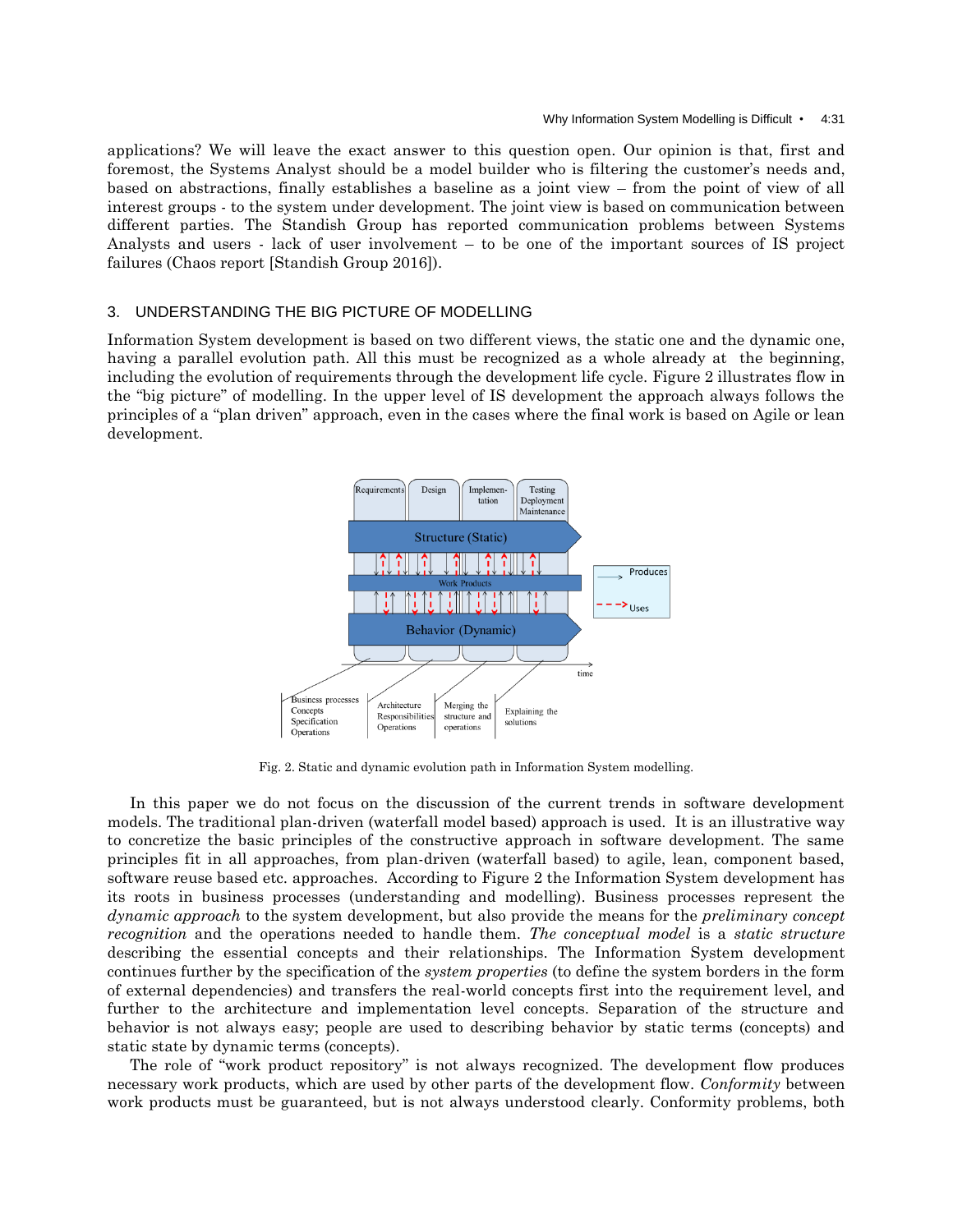#### 4:32 H. Jaakkola, J. Henno, T. Welzer Družovec, J. Mäkelä, B.Thalheim

in the horizontal (evolution path of work products) and vertical (dynamic vs. static properties) direction are typical.

# 4. UNDERSTANDING THE ROLE OF ABSTRACTIONS AND VIEWS

The IS development is based on abstractions – finding the essence of the system under development. Figure 3 illustrates the role of abstractions in Information Systems modelling.



Fig. 3. The role of abstractions [Koskimies 2000; modified by the authors].

The Information System is the representative of the real-world (business) processes in the "system world". The model (set) of Information System describes the real-world from different points of view (*viewpoint*) and a single model (in the terms of UML: Class diagram, state diagram, sequence diagram, …) provides a single *view* to certain system properties. Information System is an abstraction of the real-orld covering such structure and functionality that fills the requirements set to the Information System. Such real-world properties that are not included in the Information System are represented by the external connections of it or excluded from the system implementation (based on abstraction). As seen in Figure 3, the starting point of the model is in the real-world processes, which are partially modelled (abstraction) according to the selected modelling principles; both the static and dynamic parts are covered. The individual models are overlapping, as well as the properties in the real-world (processes). This establishes a need for checking the *conformity between individual models*; this is not easy to recognize. An additional problem related to abstractions is to find the answer to the question "What should be modelled?" and "How to fill the gaps not included in the models?". No clear answer can be given. However, usually the problems in Information Systems relate more to the features that are not modelled than to those that are included in the models. Models make things visible, even in the case that they include some lacks and errors (which are also becoming visible this way).

The Information System development covers a variety of viewpoints to the system under development. Structuring the viewpoints helps to manage all the details of the Information System related data as well as the dependences between these. In this context, we satisfy by referring to the widely used *4+1 View model* introduced originally by Kruchten [Kruchten 1995], because it is referred to widely and was also adopted by the Rational Unified Process specification.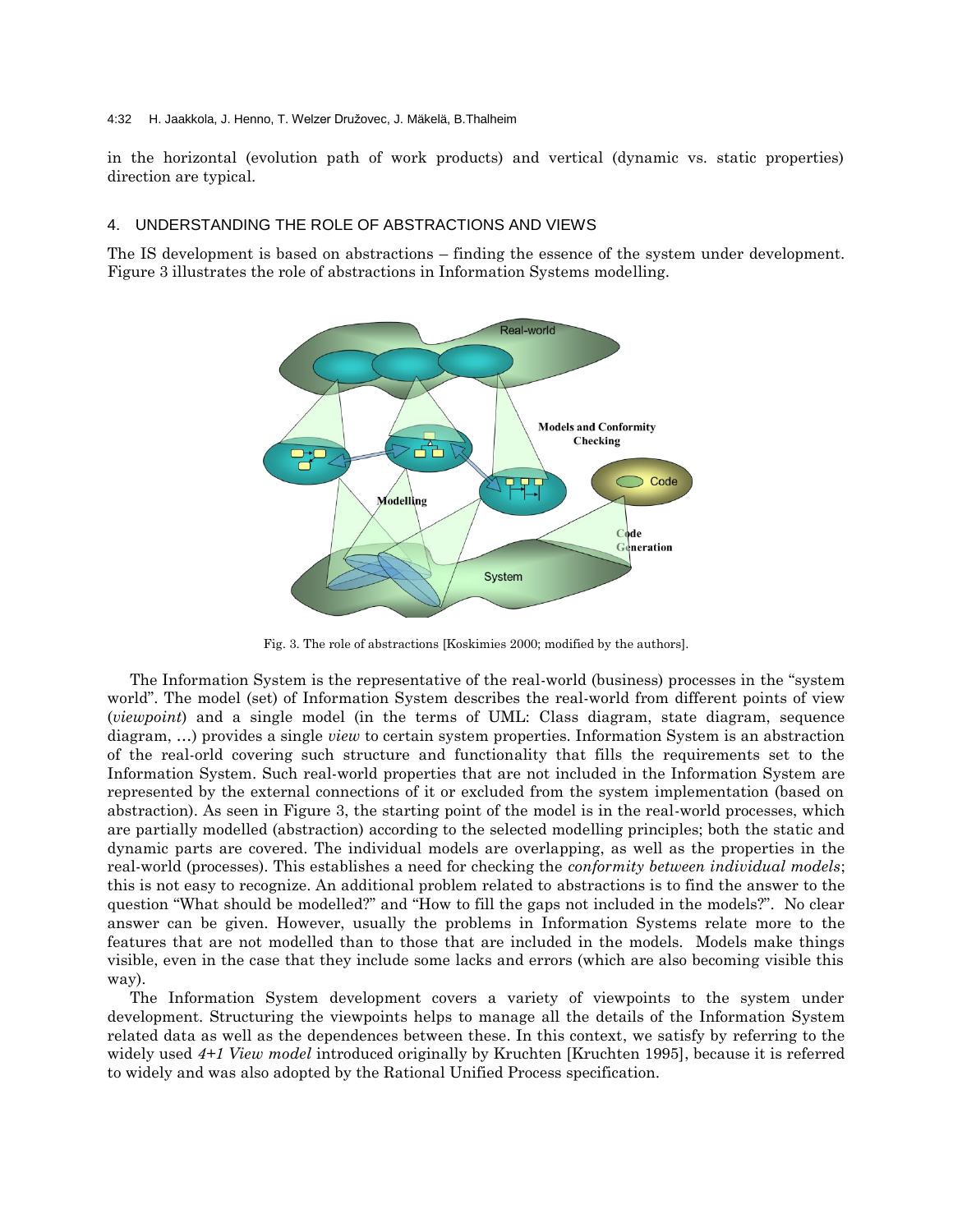#### Why Information System Modelling is Difficult • 4:33



Fig. 4. 4+1 architectural view model (Kruchten 1995; Wikipedia 2016]

The aim of the 4+1 view model (Figure 4) is to simplify the complexity related to the different views needed to cover all the aspects in Information Systems` development; the relations between different views are not always clear. Views serve different needs: A *logical view* provides necessary information for a variety of interest groups, a *development view* for the software developers, a *physical view* for the system engineers transferring the software to the platforms used in implementation, and the *process view* to the variety of roles responsible for the final software implementation. Managing the conformity between the variety of views (models) is challenging. Again, to concretize the role of views in Information Systems modelling, we will bind them to UML (static path related) specifications: Logical view – the main artefact is a class diagram; development view – the main artefact is a component diagram; physical view – the main artefact is a deployment diagram; process view - the artefacts cover a variety of communication and timing diagrams. Dynamic path decisions are specified by a variety of specifications, like state charts, activity diagrams, sequence diagrams and timing descriptions.

One detail not discussed above is the role of non-functional (quality) properties, assumptions and limitations. Without going to the details, we state that they are changing along the development work to functionality, system architecture, a part of the development process, or stay as they are to be verified and validated in qualitative manner.

## 5. UNDERSTANDING THE CHARACTERISTICS OF THE DEVELOPMENT PATH AND PROCESSES

The purpose of the Information Systems development life cycle models is to make the development flow visible and to provide rational steps to the developer to follow in systems development. There exists a wide variety of life cycle models – from the waterfall model (from the 1960s) as the original one to the different variants of it (iterative – e.g. Boehm's spiral model), incremental, V-model and, further, to the approaches following different development philosophies (e.g. Agile, Lean); see e.g. [Sommerville 2016]. As already noted above, our aim is not to go in detailed discussion of development models. All of them represent in their own way a model of constructive problem solving, having a more or less similar kernel with different application principles.

We selected the V-model to illustrate the development path for two reasons. The origin of the Vmodel is in the middle of 1980s. In the same issue, both Rook [Rook 1986] and Wingrove [Wingrove1986] published its first version, which has since been adopted by the software industry as the main process model for traditional (plan-driven) software development. Firstly, it separates clearly the *decomposition* part (top-down design) and *composition* part (bottom-up design) in the system evolution, and, secondly, it shows dependences between the early (design) and late (test) steps. An additional feature, discussed in the next Section, relates to the evolution of the concept of concept along the development path.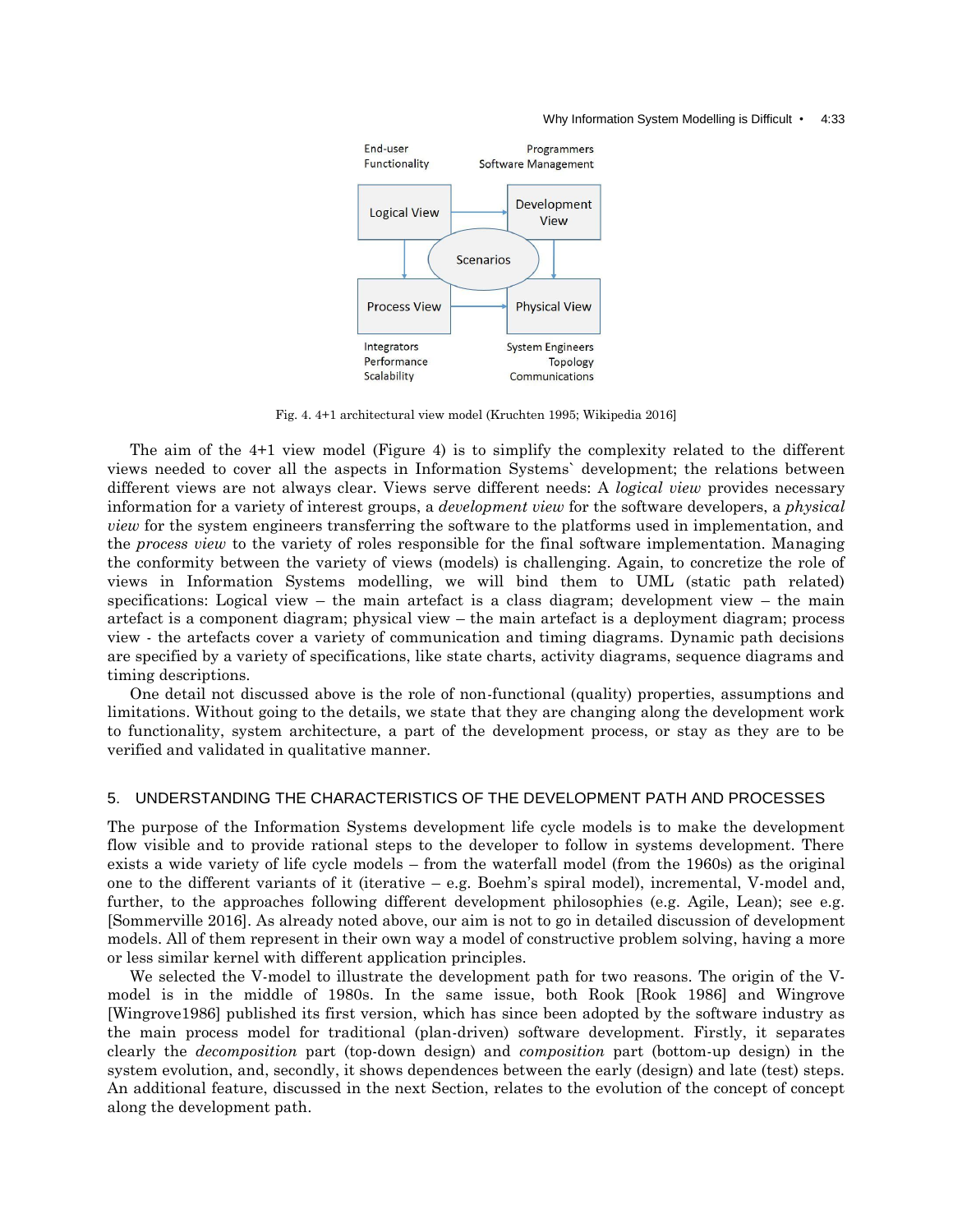#### 4:34 H. Jaakkola, J. Henno, T. Welzer Družovec, J. Mäkelä, B.Thalheim



Fig. 5. The V-model of Information System development.

The development activity starts (Figure 5; see also Figure 2) from business use cases (processes) that are further cultivated towards user requirements (functionality) and the corresponding static structure. In the top down direction (left side) the system structure evolution starts from conceptual modelling *in the terms of the real-world*. These are transferred further to the structures representing the requirements set to the Information System (*in terms of the requirements specification*). Architecture design modifies this structure to fill the requirements of the selected architecture (*in terms of the architecture*) having focus especially on the external interfaces of the system. The detailed design reflects the implementation principles, including interfaces between system components and their internal responsibilities. Implementation ends the *top-down design* part of the system development and starts the *bottom-up design*. The goal of the bottom-up design is to collect the individual system elements and transfer them to the *higher level abstractions*, first to *components* (collection of closely related individual elements – in terms of the UML classes) and further to the *nodes*, which are deployable sub-systems executed by the networked devices. The bottom-up modelling includes the *sketching* and *finalizing* phases. An additional degree of difficulty in this "from top-down to bottom-up" elaboration is its iterative character; the progress is not straightforward, but iterative, and includes both directions in turn.

# 6. UNDERSTANDING THE VARYING CONCEPT OF CONCEPT

Along the development path the abstraction level of the system is changing. This reflects also in the used terminology. This is illustrated in Figure 5`s middle part – concept evolution. In the beginning of the development work the modelling is based on the *real-world concepts* (conceptual model); this terminology is also used in communication between the Systems Analyst and different interest groups. As a part of requirements specification these concepts are transferred to fill the needs of system requirement specification. The terminology (concepts used) represents the requirements level concepts, which do not have (necessarily) 1-1 relation. In architecture design the concepts related to architecture decisions become dominant – i.e. the role of *design patterns* and *architecture style* become important. This may also mean that, instead of single concept elements, the communication is based on *compound concepts*. In practice this may mean that, instead of single elementary concepts (class diagram elements), it becomes more relevant to communicate in the terms of design patterns (observer-triangle, proxy triangle, mediator pair, factory pair, etc.) or in the terms of architecture style (MVC solution, layers, client-server solution, data repository solution). The implementation phase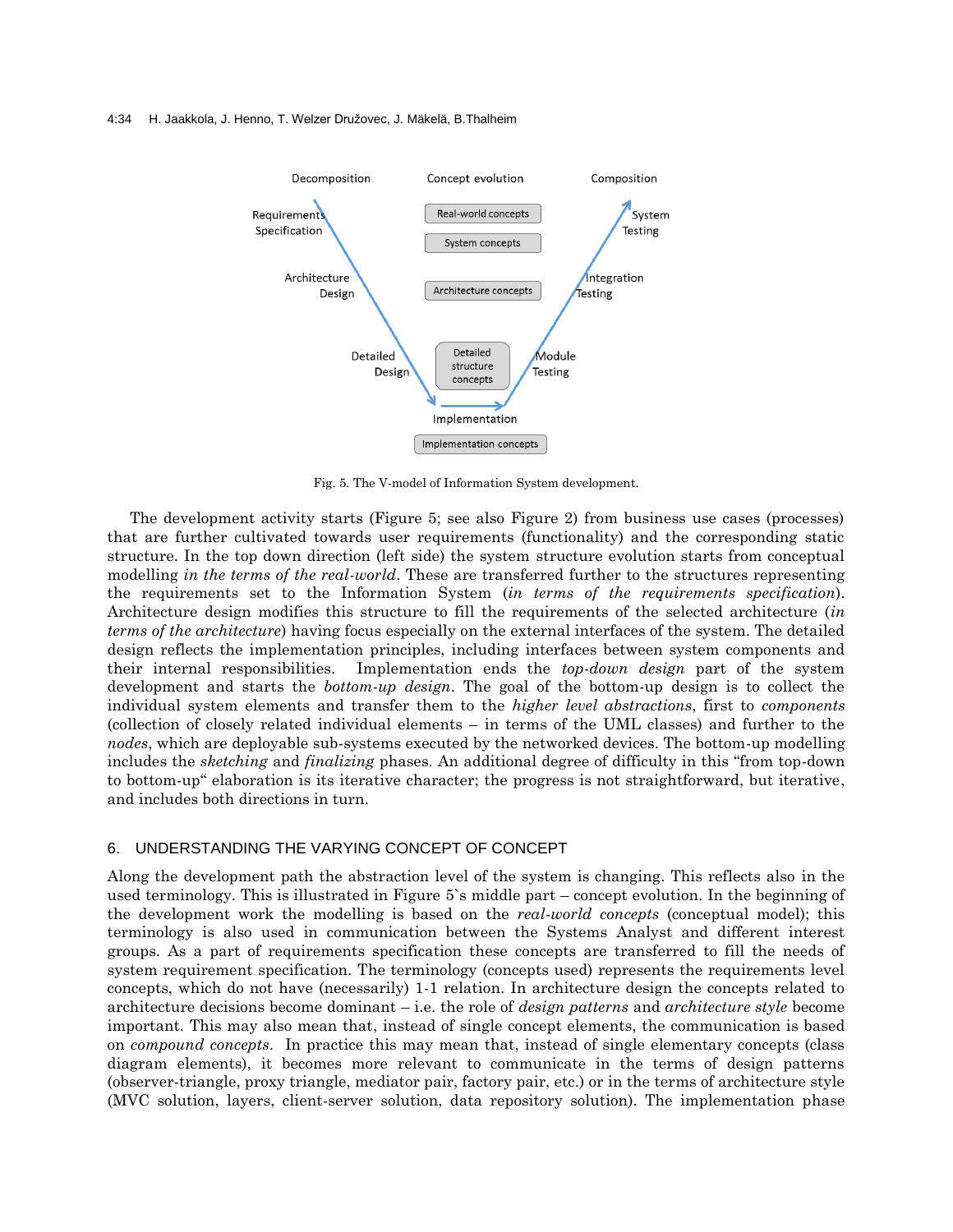brings the need for programing level concepts (idioms, reusable assets, etc.). To summarize the discussion, the communication is based on different concepts in different parts of the development life cycle – we call it the *evolution of concepts*.

### 7. PROACTIVIVE MODELLING - STRUCTURAL AND CONCEPTUAL REFACTORING

Programs model real-life systems and are designed for real, currently existing computer hardware. But our real-life – our customs, habits, business practices and hardware are changing rapidly and our computerized systems should reflect these changes in order to perform their tasks better. Thus, software development is never finished – software should be modified and improved constantly and, therefore, should be designed in order to allow changes in the future. Because of that the design should take into account the need for future changes in a *proactive manner*; otherwise the changes become expensive and difficult to implement and cause quality problems. Proactive modelling is based on the use of interfaces instead of fixed structures, modifiable patterns in design, generalized concepts and inheritance instead of fixed concepts, the use of loose dependencies instead of strong ones, extra complexity in concept to concept relations, etc.

The most common are changes in program structure - structural refactoring, applying a series of (generally small) transformations, which all preserve a program's functionality, but improve the program`s design structure and make it easier to read and understand. Programers` folklore has many names and indices for program sub-structures (design smells), which should be reorganized or removed: Object abusers (incomplete or incorrect application of object-oriented programing principles), bloaters (overspecification of code with features which nobody uses, e.g. Microsoft code has often been called 'bloatware' or 'crapware'), code knots (code which depends on many other places of code elsewhere, so that if something should be changed in one place in your code you have to make many changes in other places too, so that program maintenance becomes much more complicated and expensive). Structural refactoring generally does not change programs` conceptual meaning, thus, in principle, it may be done (half)-automatically and many methods and tools have been developed for structural refactoring [Fowler 1999; Kerievsky 2004; Martin 2008].

Cases of conceptual refactoring are much more complicated. Our habits and behavior patterns change constantly: we are using new technology that was not used commonly at the time of program design, i.e. when the conceptual model was created; increased competition is forcing new business practices; etc. All these changes should also be reflected in already introduced programs and, generally, they also require re-conceptualization of the programs or some parts of them. We will clarify this in the following examples below.

Microsoft, who have often been accused of coupling useful programs (e.g. the Windows OS) with bloatware and crapware, introduced in 2012 a special new service "Signature Upgrade" for "cleaning" up a new PC – you bring your Windows PC to a Microsoft retail store and for \$99 Microsoft technicians remove the junk – a new twist in the Microsoft business model.

An even bigger change in the conceptual model of Microsoft's business practices occurred when Microsoft introduced Windows 10. With all the previous versions of the Windows OS Microsoft has been very keen on trying to maximize the income from sales of the program, thus the OS included the subsystem "Genuine Windows" which has to check that the OS is not a pirated copy but a genuine Microsoft product (but quite often also raised the alert "This is not a Genuine Windows! " in absolutely genuine installations). With Windows 10 Microsoft changed by 180<sup>0</sup> the conceptual model of monetizing – it became possible to download and install Windows 10 free of charge! Even more, Microsoft started to foist Windows 10 intensely onto all users of Windows PC and, for this, even changed the commonly accepted functionality of some screen elements: in all applications clicking the small X in windows upper right corner closes the window and its application but, contrary to decades of practice in windowed User Interfaces (UIs) and normal user expectations, Microsoft equated closing the window with approving the scheduled upgrade – this click started the (irreversible) installation of Windows 10. This forced change in the conceptual meaning of a common screen element proved to be wrong and disastrous to Microsoft. A forced Windows 10 upgrade rendered the computer of a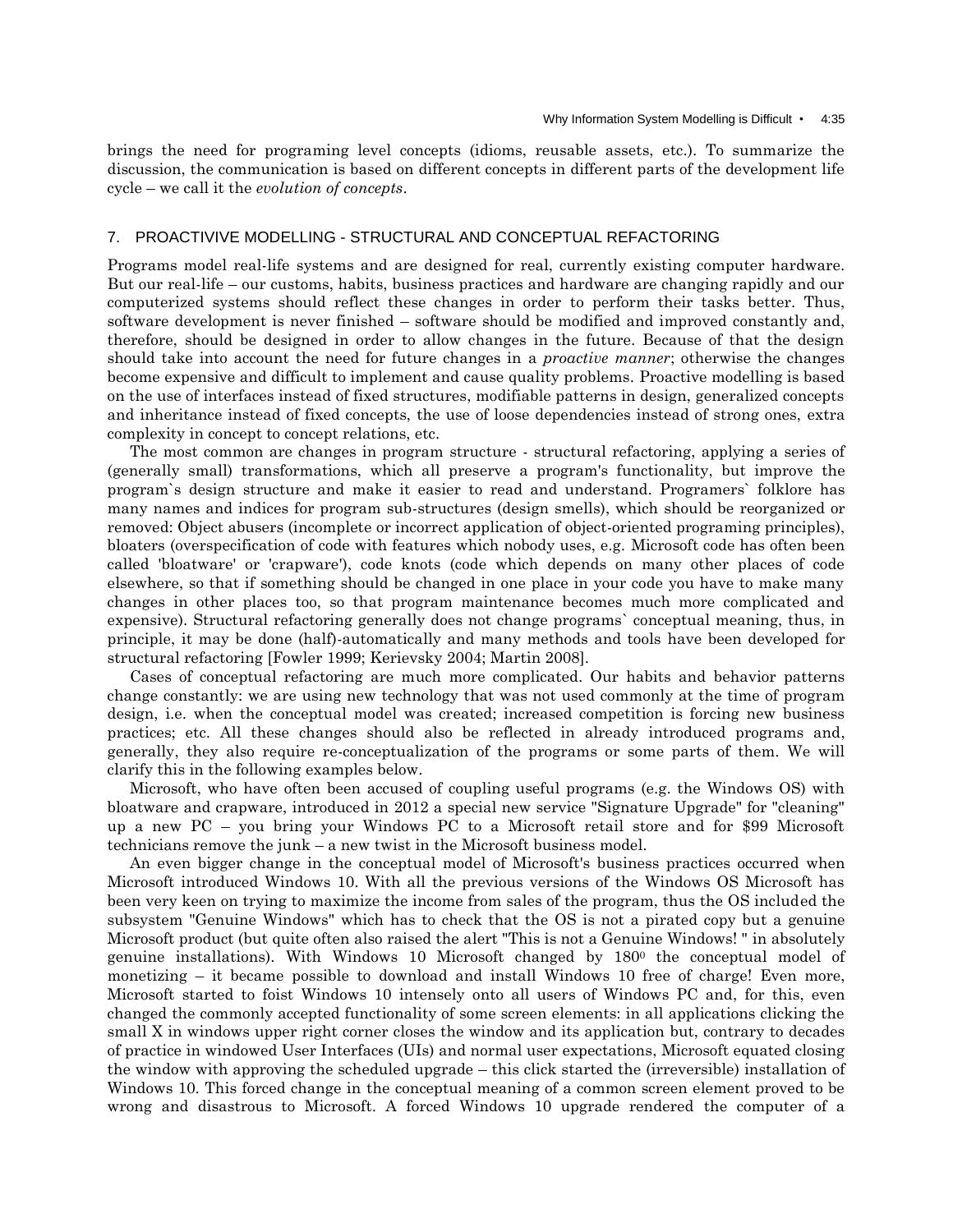Californian PC user unusable. When the user could not get help from Microsoft's Customer Support, she took the company to court, won the case and received a \$10,000 settlement from Microsoft; Microsoft even dropped its appeal [Betanews 2016]. The change in the company's conceptual business policies has created a lot of criticism for Microsoft [Infoword 2016].

Many changes in conceptual models of software are caused by changes in the habits and common practices of clients which, in turn, are caused by the improved technology they use. Once functioning of many public services was based on a living queue – the customer/client arrived, established their place in the queue and waited for his/her turn to be served. In [Robinson 2010] a case of conceptual modelling is described for designing a new hospital; a key question was: "How many consultation rooms are required"? The designer`s approach was based on data from current practice: "Patient arrivals were based on the busiest period of the week – a Monday morning. All patients scheduled to arrive for each clinic, on a typical Monday, arrived into the model at the start of the simulation run, that is, 9.00am. For this model (Fig. 6a) we were not concerned with waiting time, so it was not necessary to model when exactly a patient arrived, only the number that arrived".

This approach of conceptual modelling of a hospital's practice ignores totally the communication possibilities of patients. In most European countries, computers and mobile phones are widespread and used in communication between service providers and service customers, and this communication environment should also be included in the conceptual model of servicing. Nowadays, hospitals and other offices servicing many customers mostly all have on-line reservation systems, which allow customers to reserve a time for visit and not to rush with the requirement to reserve a time for the visit on Monday morning or staying in the living queue. A new attribute, *Reservation,* has been added to the customer object*.* The current reservation system is illustrated in Fig. 6b.



Fig. 6. The conceptual model of mass service (Robinson 2010): (a) In 2010 (Robinson 2010), (b) Nowadays.

Cultural/age differences can cause different variations of the conceptual model of reservation systems. For instance, in Tallinn with its large part of older technically not proficient population (sometimes also non-Estonian, i.e. have language problems) for some other public services (e.g. obtaining/prolonging passports, obtaining of all kind of permissions/licenses) the practice of reserving time has not yet become common. In the Tallinn Passport Office (https://www.politsei.ee/en/) everyone can make a reservation for a suitable time [Reservation System (2016)], but many older persons still appear without one. In the office customers with reservations are served without delay, but those who do not have a reservation are served in order of appearance, which sometimes means hours of waiting. Seeing how quickly customers with reservations are served is a strong lesson for them – here the conceptually (new for them) system of reservations does not only change the practice of office, but also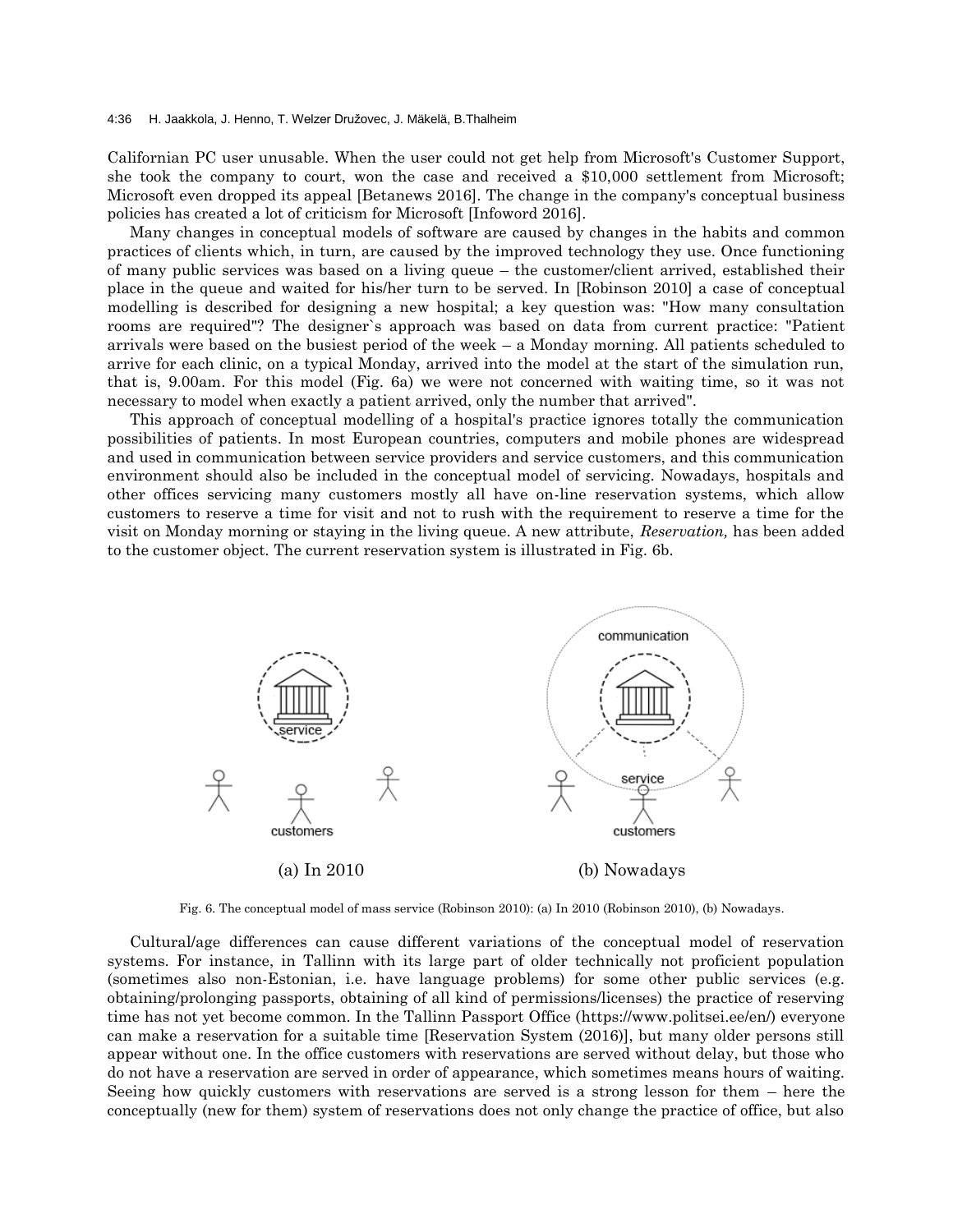teaches them new practices, i.e. here, innovation in technology (the Reservation System) also changes the conceptual practices of customers.

Practical use of a reservations system sometimes also forces changes to the system itself. For instance, most of the doctors in Estonia, Finland and Slovenia work with reserved times. However, sometimes it happens that a customer who has a reserved time is not able to come. Medical offices require cancellation (some even practice a small fine if cancellation is not done in-time). In order to find a replacement, the office should be able to contact potential customers (who have a reservation for some future time). Thus, two more fields were introduced to the object model of the customer: *Mobile phone number, Minimal time required to appear at the service.* A new functionality was also added to the reservation system: if somebody cancels, the reservation system compiles a list of potential 'replacement' customers, i.e. customers, who have a future reservation and are able to appear at the service provider in time and the office starts calling them in order to agree a new reservation.

## 8. CONCLUSION

There is a lot of evidence that the most serious mistakes are made in the early phases of software projects. Savolainen [Savolainen 2011] reports in her Thesis and studies (based on the analyze of tens of failed software project data) that, in almost all the studied cases, it was possible to indicate the failure already before the first steps of the software project (pre-phases, in which the base for the project was built in collaboration between the software company and customer organization). The errors made in early phasesare tend to accumulate in later phases and cause a lot of rework. Because of that, the early phase IS models have high importance to guarantee the success of IS projects. The Standish Group Chaos Reports cover a wide (annual) analyze of problems related to software projects. The article of Hastie & Wojewoda [Hastie & Wojewoda 2015] analyzes the figures of the Chaos Report from the year 2015 (Figure 7). The Chaos Report classifies the success of software projects in three categories: Successful, challenged and failed. The share of failed projects (new definition of success factors covers the elements on time, on budget with a satisfactory result) has been stable on the level a bit below 20% (Figure 7, left side). The suitability of the Agile process approach seems also to be one indication for success in all project categories – even in small size projects. The Report has also analyzed the reasons on the background of the success (100 points divided): Executive sponsorship (15), emotional maturity (25), user involvement (15), optimization (15), skilled resources (10), standard architecture (8), agile process (7), modest execution (6), project management expertise (5) and clear business objectives (4).

|                                  |      |      |      |      |      |                   | Agile vs. Waterfall |            |            |        |  |
|----------------------------------|------|------|------|------|------|-------------------|---------------------|------------|------------|--------|--|
|                                  |      |      |      |      |      | Size              | Method              | Successful | Challenged | Failed |  |
| All projects (modern resolution) |      |      |      |      |      | All               | Agile               | 39%        | 52%        | 9%     |  |
| %                                | 2011 | 2012 | 2013 | 2014 | 2015 | projects          | Waterfall           | 11%        | 60%        | 29%    |  |
| Successful                       | 29 % | 27%  | 31%  | 28%  | 29 % | Large size        | Agile               | 18%        | 59%        | 23%    |  |
| Challenged                       | 49%  | 56%  | 50%  | 55%  | 52%  | projects          | Waterfall           | 3%         | 55%        | 42%    |  |
| Failed                           | 22 % | 17%  | 19%  | 17%  | 19%  | Medium size Agile |                     | 27%        | 62%        | 11%    |  |
|                                  |      |      |      |      |      | projects          | Waterfall           | 7%         | 68%        | 25 %   |  |
|                                  |      |      |      |      |      | Small size        | Agile               | 58%        | 38%        | 4%     |  |
|                                  |      |      |      |      |      | Projects          | Waterfall           | 44 %       | 45%        | 11%    |  |

Fig. 7. The success of software projects in 2011-2015 [based on Hastie & Wojewoda 2015]).

The Agile vs. Waterfall results are opposite to the ICSE Conference presentation of Barry Boehm (2006; 2006a) related to the software engineering paradigms. According to him, the Agile approach is best suited to small projects that are non-critical and include high dynamics in requirement changes, implemented by skilled people in organizations used to chaos.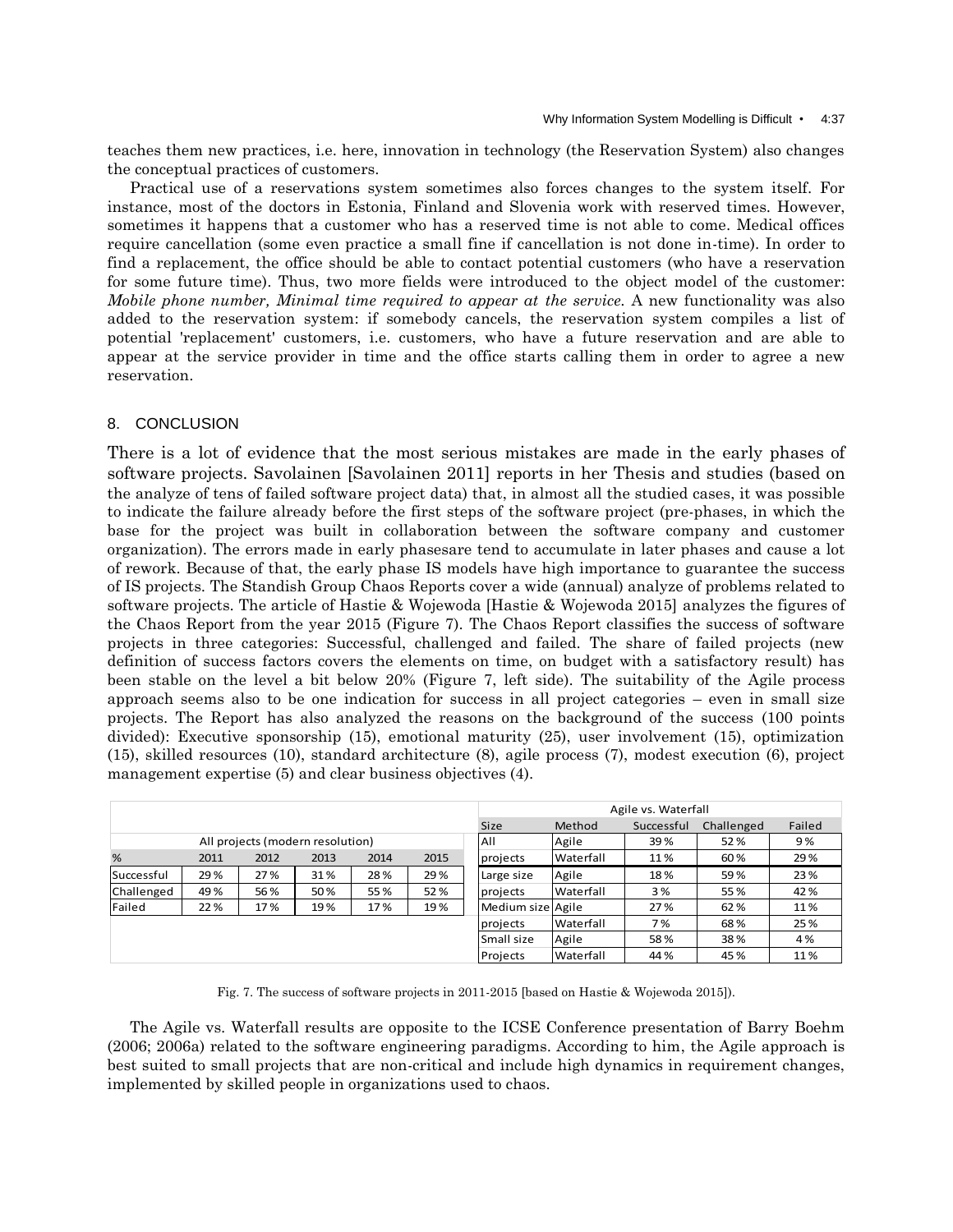#### 4:38 H. Jaakkola, J. Henno, T. Welzer Družovec, J. Mäkelä, B.Thalheim

The purpose of our paper has been to point out important aspects related to IS modelling. The following aspects are discussed:

- The variety of roles and their responsibilities in IS development;
- Understanding the big picture of the modelling is difficult;
- Understanding the abstractions is difficult;
- Understanding the role of the development path phases and their interrelations is difficult;
- Concepts are varying along the development life cycles;
- Understanding the views and the development flow is difficult.

In teaching IS modelling all this must be taken into account. The experience based realizations of these main problem categories cover at least the following aspects:

- Inadequate skills in using modelling languages used in an incorrect way (e.g. including dynamic features in static diagrams – functionality in class diagrams; problems to understand what is a class and what is the connection between classes);
- Low motivation to make modelling preference given to implementation and coding without modelling;
- In a teaching context, we never have the opportunity to solve real modelling problems; small sub-problems instead;
- Difficulties in understanding what is a dynamic and what is a static concept;
- Models are not complete descriptions of the system what to leave out and what to include; what are essential concepts and what are not; how to fill the gaps;
- Business rules are difficult to understand, because students do not know the real application environment;
- Missing motivation to learn new approaches "I already know" syndrome;
- Expectations of the existing skills in reality reset and relearn is needed because of the "antipattern" type of behavior;
- Models are overlapping and it is difficult to get the different views to conform;
- Models belonging to different abstraction levels are using different concepts mismatch of conceptual thinking.

Our results are in favor with the analyze and studies discussed above. It is important to benchmark the existing studies and to transfer the "lessons learned" into study modules. The problem also is the fact that the IS modelling is a by-product as a part of other teaching topics and, finally, practicing it remains on the artificial level instead of focusing on the modelling of real (large) information systems. Our original aim was also to handle the topic "How to teach IS modelling?", but this will be left for further studies that apply the findings of this paper in curriculum and course implementation design in different educational environments. Nevertheless, the authors, as well as other readers, have an opportunity that, on the basis of the research done introduces some innovative steps and solutions out of the box in their own teaching process what will be, together with the reached experiences, an added value to the present paper for the further studies. We also expect a valuable contribution from the discussion at the conference, while changing of the curricula and its implementation is always a demanding step.

#### REFERENCES

Betanews (June 26th, 2016), 2016. Microsoft pays out \$10,000 for forcing Windows 10 on California woman. http://betanews.com/2016/06/27/microsoft-windows-10-payout/. Retrieved in July 12th, 2016.

- Barry Boehm, 2006. A View of 20th and 21st Century Software Engineering. Key note presentation in ICSE 2016 Conference. Presentation slides. ICSE and ACM. http://www.inf.fu-berlin.de/inst/ag-se/teaching/S-BSE/054\_20th-and-21st-centurysweng.pdf. Retrieved on July 12<sup>th</sup>, 2016.
- Barry Boehm, 2006a. A View of 20th and 21st Century Software Engineering. Key note paper in ICSE 2016 Conference. ICSE and  $ACM$ .

https://www.ida.liu.se/~729A40/exam/Barry%20Boehm%20A%20View%20of%2020th%20and%2021st%20Century%20Softw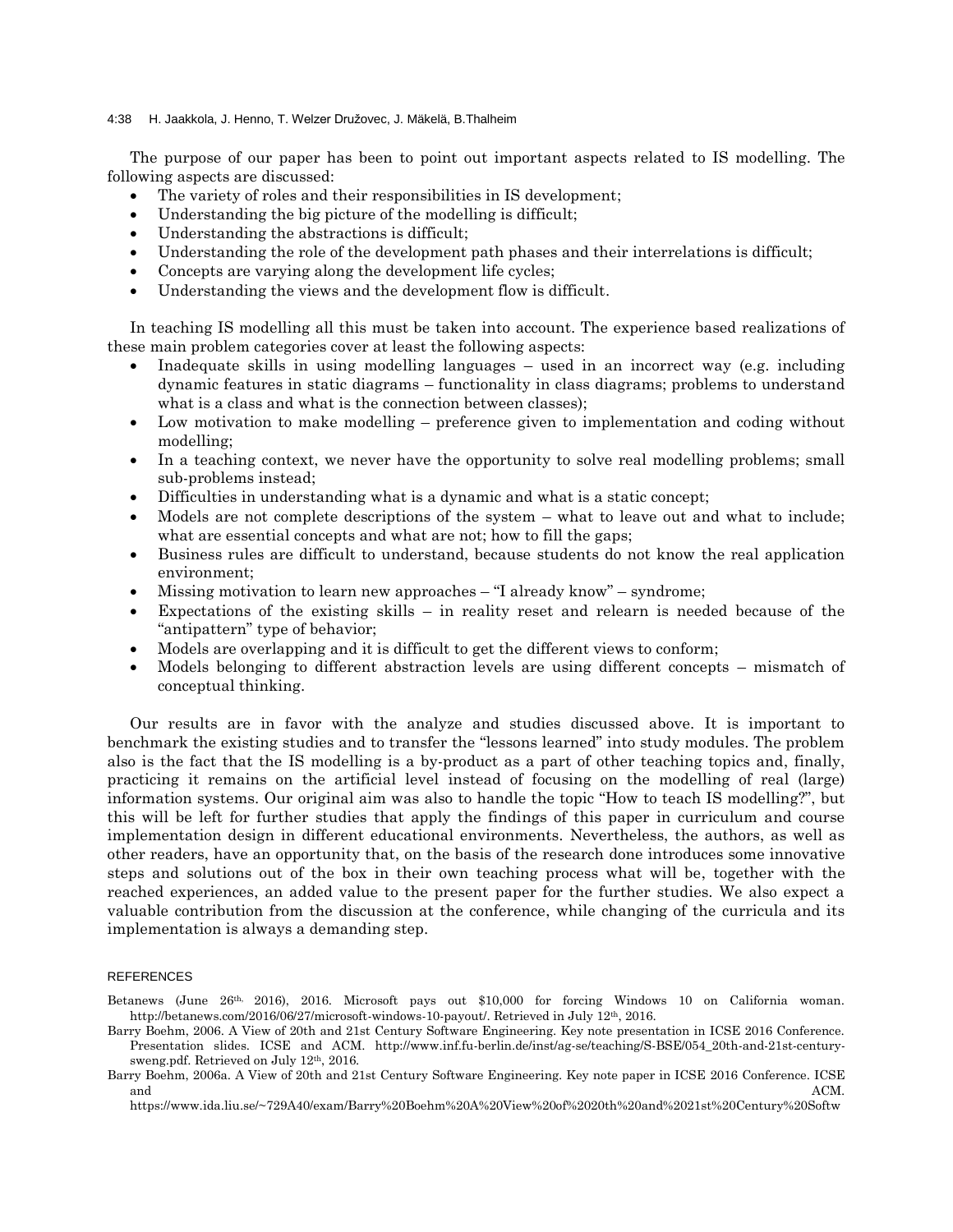are%20Engineering.pdf. Retrieved on July 12th, 2016.

- M. Fowler, 1999. Refactoring: Improving the Design of Existing Code. Addison-Wesley Professional. p 464, ISBN-13: 978- 0201485677.
- S. Hastie, S. Wojewoda, 2015. Standish Group 2015 Chaos Report Q&A with Jennifer Lynch. https://www.infoq.com/ articles/ standish-chaos-2015. Retreived in July 12th, 2016.
- Infoword (March 14th, 2016), 2016. Microsoft upgraded users to Windows 10 without their OK. http://www.infoworld.com/ article/3043526/Microsoft- windows/microsoft-upgraded-users-to-windows-10-without-their-ok.html. Retrieved on July 12th, 2016.
- H. Jaakkola, J. Henno, B. Thalheim, B. and J. Mäkelä, (2015. Collaboration, Distribution and Culture Challenges for Communication In Biljanovic, P. (Ed.), Proceedings of the of the MIPRO 2015 Conference. Opatija, Mipro and IEEE, 758- 765.
- J. Kerievsky, 2004. Refactoring to Patterns. Addison-Wesley Professional, p. 400. ISBN-13: 978-0321213358.
- K. Koskimies, 2000, Oliokirja. Talentum, Helsinki. ISBN-13: 9789517627207, ISBN-10: 9517627203.
- Philippe Kruchten, 1995. Architectural Blueprints The "4+1" View Model of Software Architecture. IEEE Software 12, 6. (September 1995), 42-50.
- R.C. Martin, 2008. Clean Code: A Handbook of Agile Software Craftsmanship. Prencice Hall 2008, p 464, ISBN-13: 978- 0132350884
- Stewart Robinson, 2010. Conceptual Modelling: Who Needs It? SCS M&S Magazine 1,2 (April 2010). [http://www.scs.org/magazines/2010-04/index\\_file/Articles.htm.Retreived](http://www.scs.org/magazines/2010-04/index_file/Articles.htm.Retreived) on July 12<sup>th</sup>, 2016.

Paul Rook, 1986. Controlling software projects. Software Engineering Journal 1,1 (January 1986), 7-16.

- Paula Savolainen, 2011), Why do software development projects fail? Emphasising the supplier's perspective and the project start-up. PhD Thesis, Univcersity of Jyväskylä. Jyväskylä studies in computing (136).
- Ian Sommerville, 2016. Software Engineering. Pearson Education Limited. ISBN-13: 978-0133943030; ISBN-10: 0133943038.
- Standish Group, 2016. CHAOS Report 2016: The Winning Hand. https://www.standishgroup.com/store/. Retrieved on July 12<sup>th</sup> , 2016.
- Wikipedia 2016. 4+1 View Architectural model. [https://en.wikipedia.org/wiki/4%2B1\\_architectural\\_view\\_model.](https://en.wikipedia.org/wiki/4%2B1_architectural_view_model) Retrieved on July 12th, 2016.
- Alan Wingrove, 1986. The problems of managing software projects. Software Engineering Journal 1,1 (January 1986), 3-6.